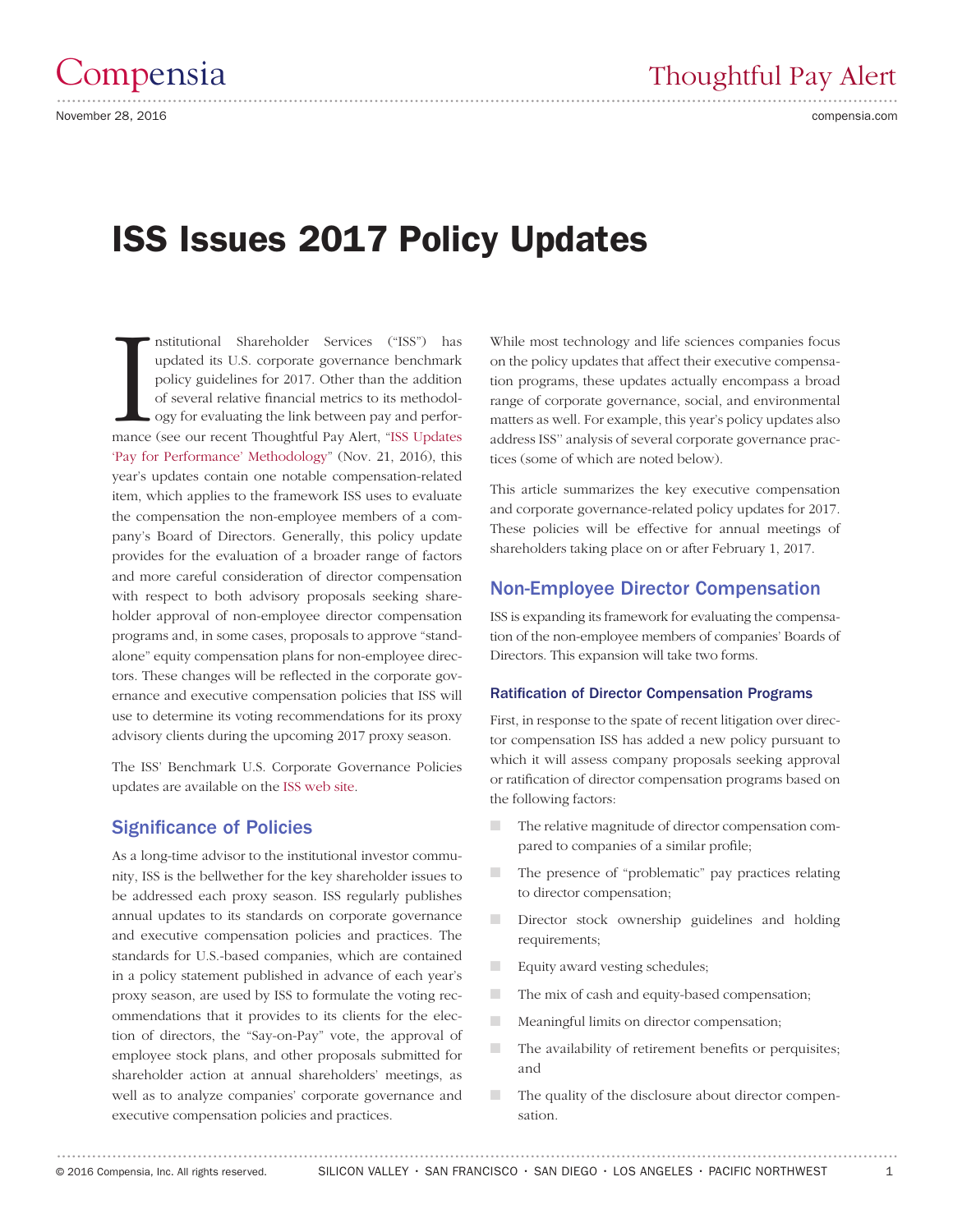# ISS Issues 2017 Policy Updates (continued)

### Approval of "Stand-Alone" Director Compensation Plans

ISS has revised the factors that it considers when formulating its voting recommendation for equity compensation plans that apply only to the non-employee members of the Board of Directors. Generally, ISS will determine its vote recommendation on a case-by-case basis after considering the following factors:

- The total estimated cost of the company's equity plans relative to its industry/market capitalization peers (measured using the company's estimated Shareholder Value Transfer based on new shares requested plus shares remaining for future grants, plus outstanding unvested/unexercised awards;
- The company's three-year burn rate relative to its industry/market capitalization peers; and
- The presence of any "egregious" plan features.

Where the plan exceeds the plan cost or burn rate benchmarks when combined with the company's other employee stock plans, ISS will determine its vote recommendation on a case-by-case basis taking into consideration the factors described above for evaluating a proposal to ratify a director compensation program.

While this latter revision provides helpful clarity on how ISS will conduct its evaluation, to date "stand-alone" director equity compensation plan proposals have been very rare. Consequently, unless practice evolves dramatically in the near future, as a practical matter, this change will likely not affect many technology and life sciences companies.

Additional information about the precise nature and scope of these factors may be included in ISS' "Frequently Asked Questions and Answers" ("FAQ") document to be published in December 2016.

# Equity Plan Scorecard Updates

In advance of the 2015 proxy season, ISS introduced a new methodology, the Equity Plan Scorecard (or "EPSC"), for evaluating employee stock plan proposals. Using a "holistic" approach, the EPSC considers a range of factors that fall under three general categories – Plan Cost, Plan Features, and Grant Practices – to arrive at a numerical score that determines whether ISS recommends "for" or "against" an employee stock plan proposal.

### Dividends on Unvested Equity Awards

ISS continues to make the EPSC more prescriptive, this year revising the factors and weightings under the methodology for the 2017 proxy season. In addition to minor changes to various factor weightings, the updated policy will include one additional factor: an evaluation of the payment of dividends on unvested awards. Under this new factor, full points will be earned if the employee stock plan expressly prohibits for all award types the payment of dividends before the vesting of the underlying award. (Note, however, that the accrual of dividends for payment upon vesting is acceptable.). No points will be earned if this prohibition is absent or incomplete (that is, not applicable to all award types). A company's general practice (which is not expressly enumerated in the plan document) of not paying dividends until vesting will not suffice.

### Minimum Vesting Requirements

Modifications have also been made to the minimum vesting factor. First, an employee stock plan must specify a minimum vesting period of one year for all award types under the plan in order to receive full points for this factor. Second, no points will be earned if the plan allows for individual award agreements that reduce or eliminate the one-year vesting requirement.

Additional information about the revisions to the EPSC methodology will be included in ISS' Equity Compensation Plans FAQ document to be updated and published in December 2016.

### Amendments to Cash and Equity Plans

ISS has restructured its policy with respect to the factors it considers when formulating a voting recommendation for cash and equity compensation plans to more clearly differentiate the evaluation framework that it will apply to the various types of proposed amendments. The revision makes no substantive changes to existing ISS policies, but merely seeks to make it easier to understand the criteria that will be applied for different types of amendments.

### Routine Amendments

Generally, ISS will recommend a "for" vote for proposals to amend executive cash, stock, or cash and stock incentive plans if the proposal: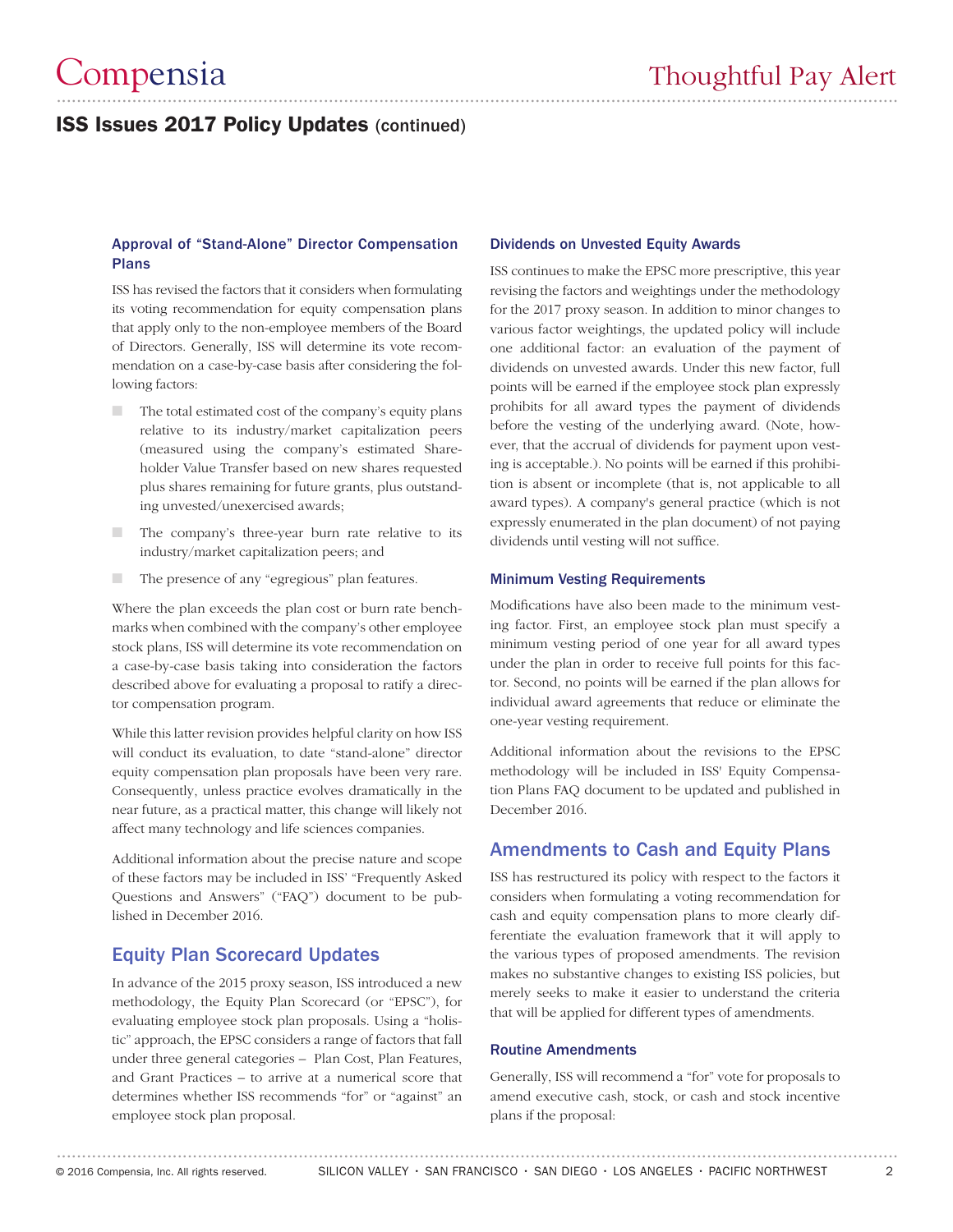# ISS Issues 2017 Policy Updates (continued)

- Addresses administrative features only; or
- $\Box$  Seeks approval for Section 162(m) purposes only, and the plan administrator is a committee consisting entirely of independent outsiders (per ISS' categorization of directors). If a company is presenting the plan to shareholders for the first time after its IPO, or if the proposal is bundled with other material plan amendments, then the recommendation will be determined on a case-by-case basis.

Further, ISS will recommend a vote "against" proposals to amend executive cash, stock, or cash and stock incentive plans if the proposal:

Seeks approval for Section  $162(m)$  purposes only, and the plan administrator does not consist entirely of independent outsiders (per ISS' categorization of directors).

### Amendments to Cash Incentive Plans

ISS will determine its vote recommendation on a case-bycase basis on all other proposals to amend cash incentive plans. This includes plans presented to shareholders for the first time after the company's IPO and/or proposals that bundle a material amendment or amendments other than those for Section 162(m) purposes.

### Amendments to Equity Incentive Plans

ISS will determine its vote recommendation on a case-bycase basis on all other proposals to amend equity incentive plans after considering the following:

- If the proposal requests additional shares and/or the amendments may potentially increase the transfer of shareholder value to employees, the recommendation will be based on the EPSC evaluation as well as an analysis of the overall impact of the amendments.
- If the plan is being presented to shareholders for the first time after a company's IPO, whether or not additional shares are being requested, the recommendation will be based on the EPSC evaluation as well as an analysis of the overall impact of the amendments.
- If there is no request for additional shares and the amendments are not deemed to potentially increase the transfer of shareholder value to employees, then the recommendation will be based entirely on an analysis of the overall impact of the amendments. The

EPSC evaluation will be shown for informational purposes only.

### Corporate Governance Policy Updates

In addition to the foregoing compensation-related policies, ISS has also revised a number of corporate governance policies for U.S. companies, including a policy applying to companies with dual class stock structures:

### IPO Companies with Unilateral By-Law or Charter Provisions or a Dual Class Stock Structures

ISS has revised its policy on the assessment of newly-public companies with perceived "adverse" corporate governance features, including multi-class share structures with unequal voting rights. Specifically, beginning in 2017, ISS will generally recommend "withhold" or "against" votes on directors individually, committee members, or the entire board (except new nominees, who will be considered on a case-by-case basis) if, prior to or in connection with its IPO, the company or its Board of Directors adopted by-law or charter provisions materially adverse to shareholder rights, or implemented a multi-class capital structure in which the classes have unequal voting rights after considering the following factors:

- The level of impairment of shareholders' rights;
- The rationale disclosed for the provision;
- The ability to change the governance structure (for example, limitations on shareholders' right to amend the by-laws or charter, or supermajority vote requirements to amend the by-laws or charter);
- The ability of shareholders to hold directors accountable through annual director elections, or whether the company has a classified board structure;
- Any reasonable "sunset" provision; and
- Other relevant factors.

Further, unless the adverse provision and/or problematic capital structure is reversed or removed, ISS will decide whether to recommend "withhold" or "against" votes on director nominees on a case-by-case basis in subsequent years.

# What's Next?

As indicated above, ISS will issue a more detailed policy summary in December 2016 that contains additional guid-